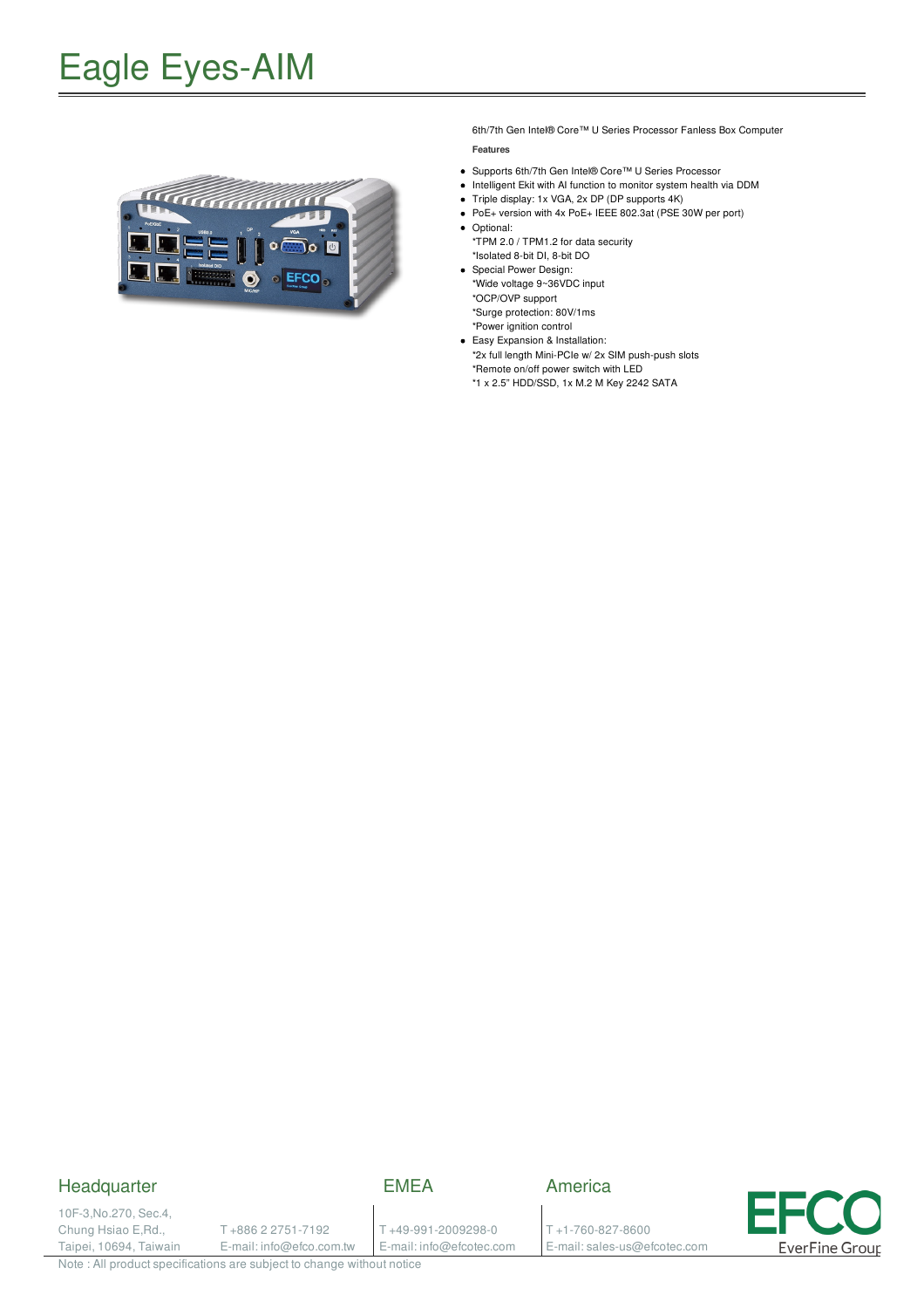### **AMA**

| <b>Digi-key Electronics</b> |                           |  |
|-----------------------------|---------------------------|--|
| ELECTRONICS                 | AIML6-6100<br>AIM6-6300PI |  |

### **EMEA**



### Headquarter

EMEA

10F-3,No.270, Sec.4, Chung Hsiao E,Rd., Taipei, 10694, Taiwain

T +886 2 2751-7192 E-mail: info@efco.com.tw

T +49-991-2009298-0 E-mail: info@efcotec.com America

T +1-760-827-8600 E-mail: sales-us@efcotec.com



Note : All product specifications are subject to change without notice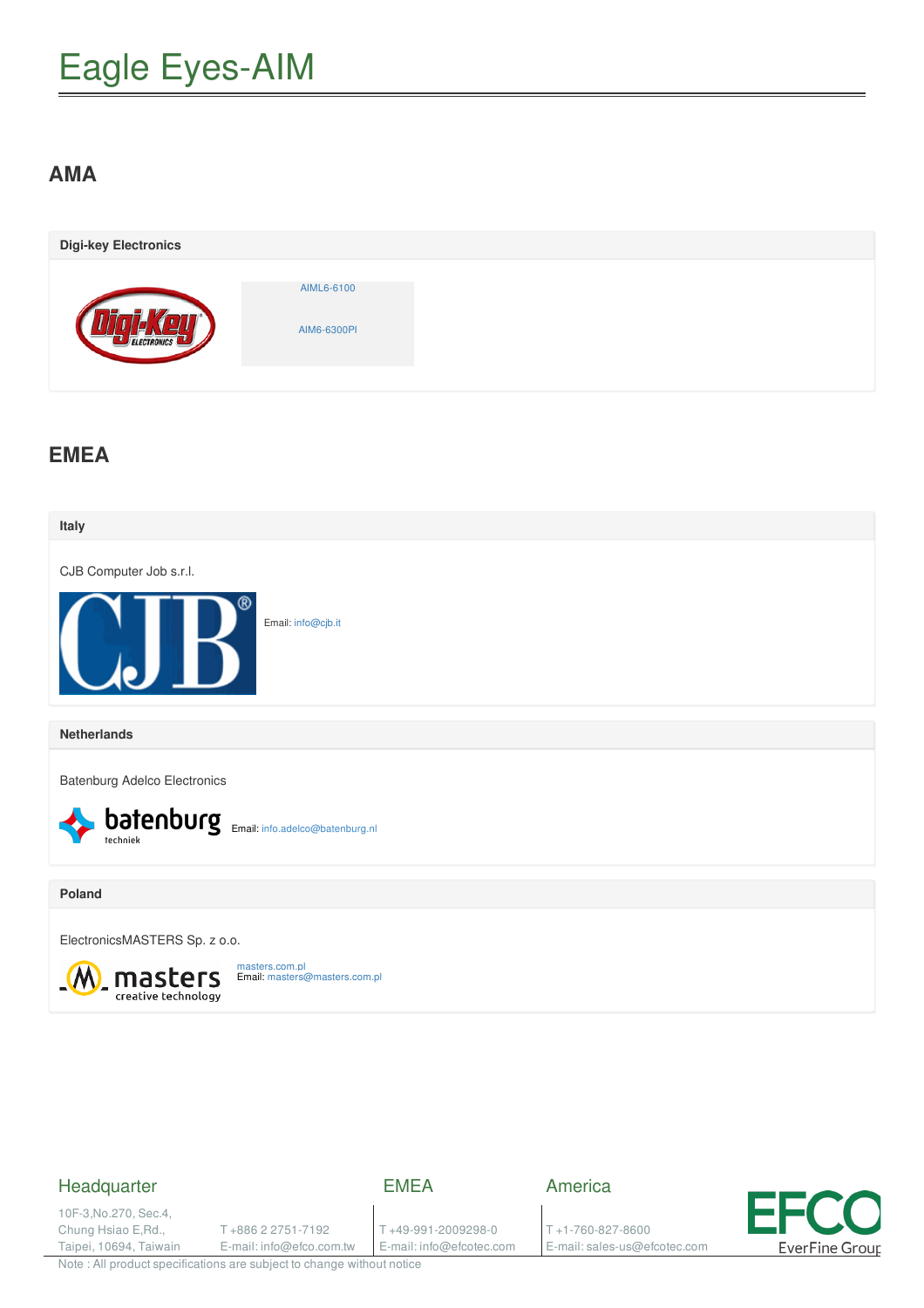| <b>Digi-key Electronics</b> |                               |
|-----------------------------|-------------------------------|
|                             | AIML6-6100<br>AIM6-6300PI     |
| <b>Conrad Electronic</b>    |                               |
| <b>ONRAD</b>                | Conrad Electronic Marketplace |

## **APAC**